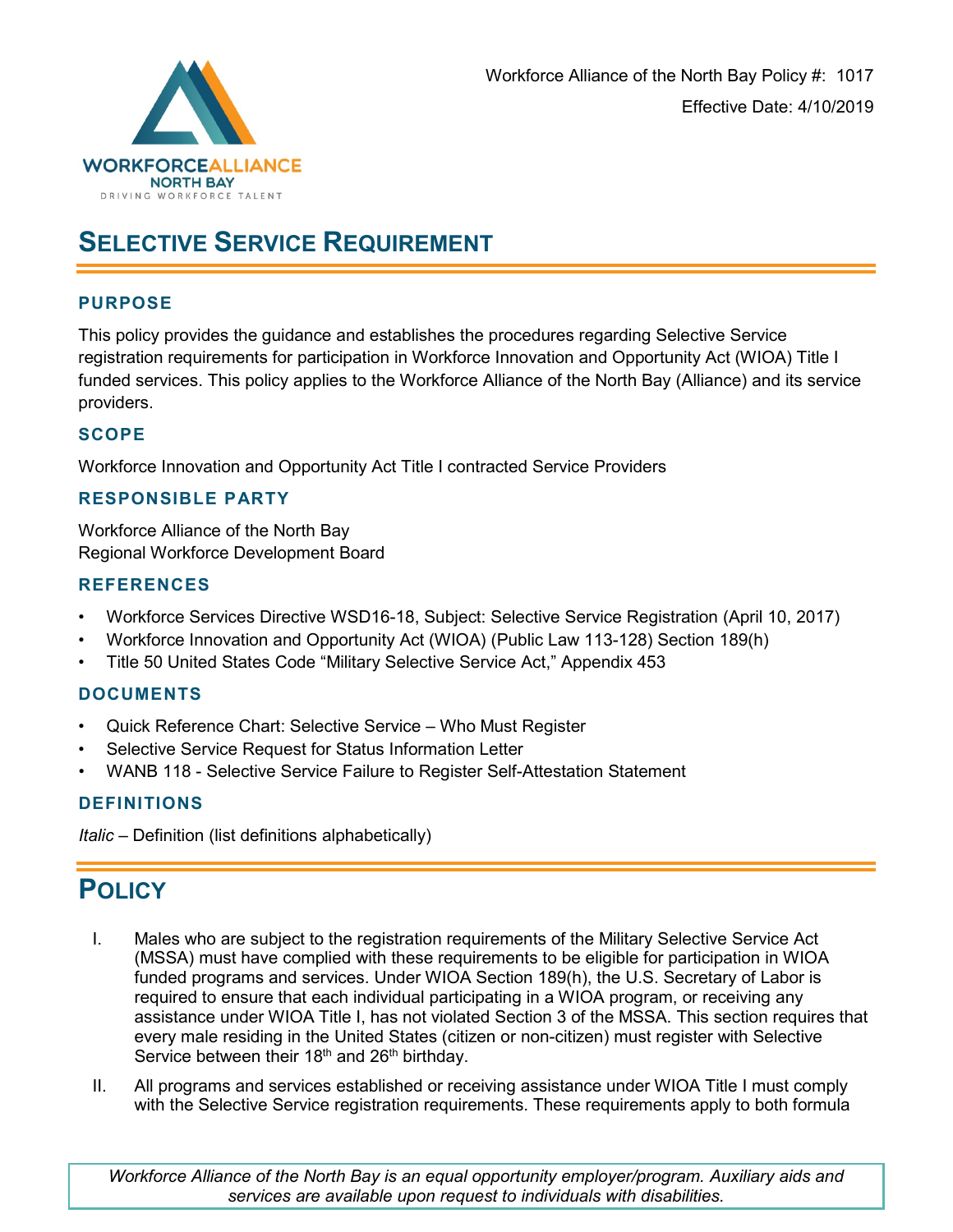and discretionary grants awarded by the Department of Labor (DOL). They do not apply to programs funded or solely authorized by the Wagner-Peyser Act.

- III. Selective Service Registration Requirements
	- A. Males born on or after January 1, 1960, are required with the Selective Service within 30 days of their 18<sup>th</sup> birthday and up to, but not including, their  $26<sup>th</sup>$  birthday.

This includes the following males:

- 1. U.S. Citizens
- 2. Veterans discharged before their  $26<sup>th</sup>$  birthday
- 3. Non-U.S. citizens, including undocumented immigrants, legal permanent residents, and refugees, who take up residency in the U.S. prior to their  $26<sup>th</sup>$  birthday
- 4. Dual national of the U.S. and another country, regardless of whether they live in the U.S.
- B. Selective Service registration is not required for the following male U.S. citizens:
	- 1. Males who are serving in the military on full-time active duty
	- 2. Males attending the service academies
	- 3. Disabled males who were continually limited to a residence, hospital, or institution
	- 4. Males who are hospitalized, institutionalized, or incarcerated are not required to register during their confinement; however, the must register within 30 days after being released if they have not yet reached their 26<sup>th</sup> birthday.
	- 5. Male veterans discharged after their  $26<sup>th</sup>$  birthday.
- C. Selective service is not required for the following male non-U.S. citizens:
	- 1. Non-U.S. males who entered the U.S. for the first time after their  $26<sup>th</sup>$  birthday.

Acceptable forms of supporting documentation include the following:

- a) Date of entry stamp in passport
- b) I-94 with date of entry stamp on it
- c) Letter from the U.S. Citizenship and Immigration Services indicating the date the male entered the U.S. presented in conjunction with documentation establishing the male's age.
- 2. Non-U.S. males who entered the U.S. illegally after their 26<sup>th</sup> birthday. They must provide proof that they were not living in the U.S. from age 18 through 25.
- 3. Non-U.S. males on a valid non-immigrant visa.

Note that the requirement for transsexual, transgendered, and intersex individuals to register with the Selective Service depends upon the gender recorded on their birth certificate. According to the Selective Service website, "Individuals who are born female and have a gender change are not required to register. U.S. citizens or immigrants who are born male and have a gender change are still required to register."

The above list of Selective Service registration requirements is not exhaustive. Additional information regarding these requirements, including a Quick Reference Chart (https://www.sss.gov/Portals/0/PDFs/WhoMustRegisterChart.pdf) showing who must register, can be found on the Selective Service website [\(http://www.sss.gov/\)](http://www.sss.gov/).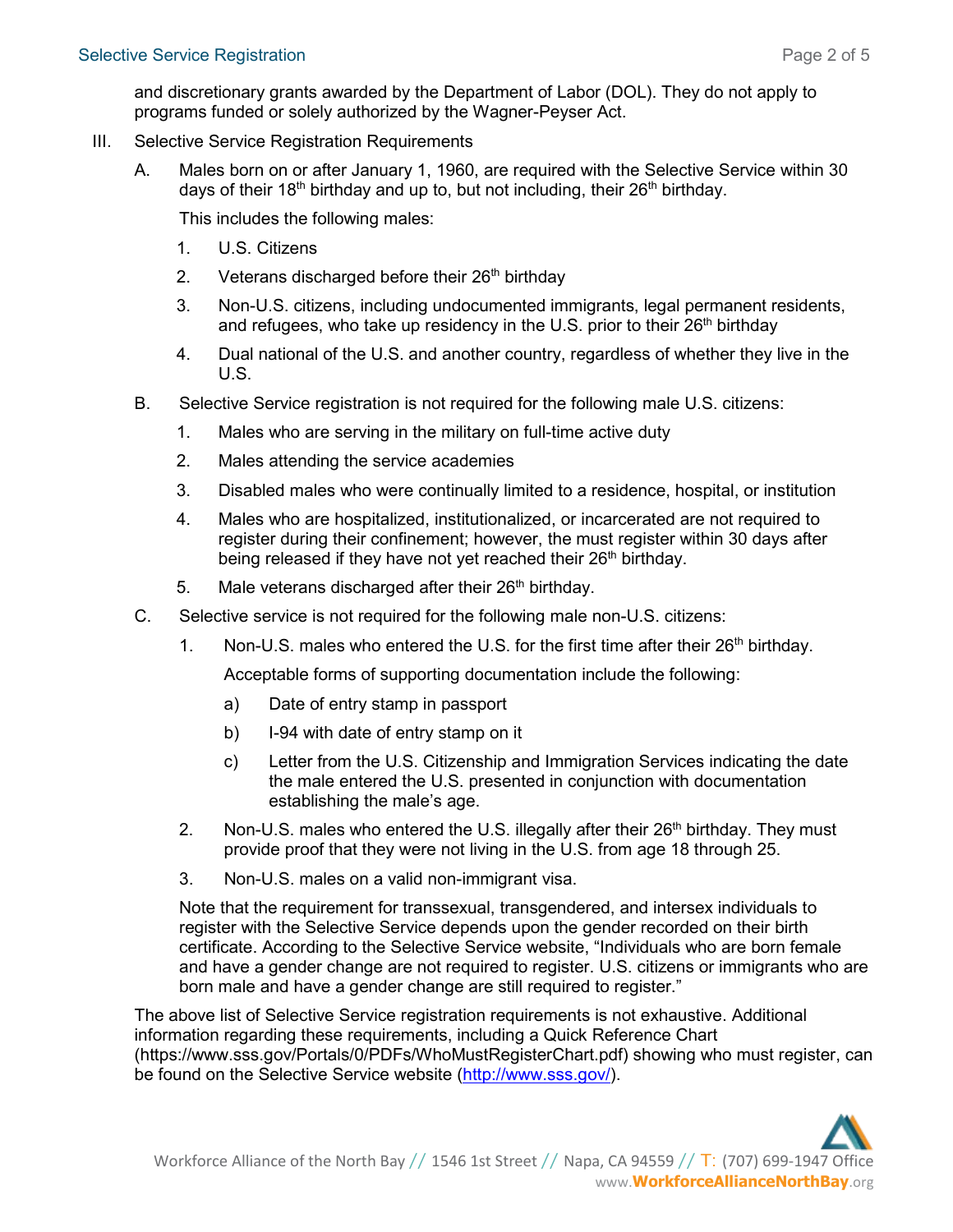- IV. Acceptable Documentation
	- A. In order to be eligible to receive WIOA-funded services, all males born on or after January 1, 1960, must present documentation showing compliance with the Selective Service registration requirements.
	- B. Acceptable documentation to determine a person's eligibility for WIOA Title I programs include the following:
		- 1. Selective Service acknowledgement letter
		- 2. Report of Separation form (Form DD-214). Should be used only if veteran was discharged after his 26<sup>th</sup> birthday.
		- 3. Screen printout of the Selective Service Verification site (https://www.sss.gov). For males who already registered, this website can be used to confirm their Selective Service number as well as the date of registration, by entering a last name, social security number, and date of birth.
		- 4. Selective Service registration card
		- 5. Selective Service verification form (Form 3A)
		- 6. Stamped post office receipt of registration.
- V. Registration Requirements for Males Under 26
	- A. Before being enrolled in WIOA-funded services, all males who are not registered with the Selective Service and have not reached their 26<sup>th</sup> birthday must register through the Selective Service website. If a male turns 18 while participating in WIOA-funded services, registration with Selective Service must be completed no later than 30 days after he becomes 18 in order to continue to receive WIOA-funded services. If a male under the age of 26 refuses to register with Selective Service, WIOA-funded services must be suspended until he registers.
- VI. Non-Registration by Males 26 and Older
	- A. Alliance service providers will request a Status Information Letter from those potential participants who are males 26 or older who did not register with the Selective Service before making a determination of knowing and willful failure to register. Before enrolling in WIOA-funded services, all males 26 and older must provide one of the following:
		- 1. Documentation showing they were not required to register.
		- 2. If they were required to register, documentation establishing that their failure to register was not knowing or willful.
- VII. Status Information Letter
	- A. An individual may obtain a Status Information Letter from the Selective Service if one of the following applies:
		- 1. The individual believes he was not required to register.
		- 2. The individual did register but cannot provide the appropriate documentation.
	- B. The Status Information Letter Request form and instructions can be accessed through the Selective Service website [\(https://www.sss.gov/Forms\)](https://www.sss.gov/Forms). When the individual requests a Status Information Letter, they will need to describe, in detail, the circumstances that prevented him from registering (e.g., hospitalization, incarceration, or military service) and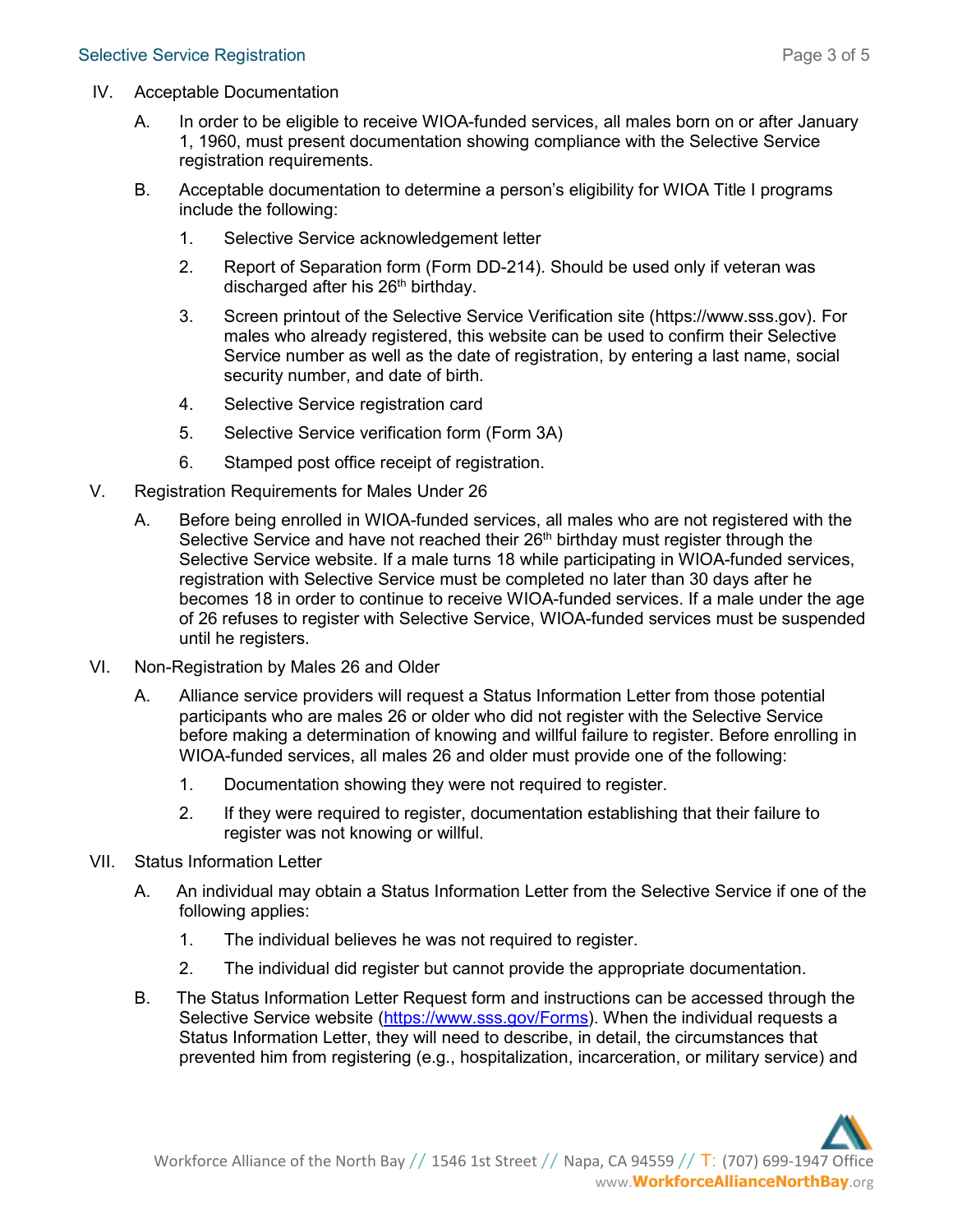provide documentation of those circumstances. The documentation should be specific as to the dates of the circumstances.

- C. If the Status Information Letter indicates that an individual was not required to register for the Selective Service, then he is eligible to enroll in a WIOA-funded service. If the Status Information Letter indicates that the individual was required to register and did not register, he is presumed to be disqualified from participation in WIOA-funded activities and services until it can be determined that his failure to register was not knowing and willful. All costs associated with grant-funded services provided to non-eligible individuals may be disallowed.
- VIII. How to Determine "Knowing and Willful" Failure to Register
	- A. If the individual was required but failed to register with the Selective Service, as determined by the Status Information Letter or by his own acknowledgement, the individual may only receive services if he establishes that the failure to register was not knowing and willful. The service provider that enrolls individuals in WIOA-funded activities, and is thereby authorized to approve the use of WIOA grant funds, is the entity responsible for evaluating the evidence presented by the individual and determining whether the failure to register was knowing and willful.

#### IX. Documentation

- A. Evidence presented may include the individual's written explanation and supporting documentation of his circumstances at the time of the required registration and the reason(s) for failure to register. The individual should be encouraged to offer as much evidence and in as much detail as possible to support his case. The following are examples of documentation that may be of assistance in making a determination in these cases:
	- 1. Service in the Armed Forces Evidence that a male has served honorably in the U.S. Armed Forces, such as a Form DD-214 or his Honorable Discharge Certificate. These documents serve as evidence that his failure to register was not knowing and willful.
	- 2. Third Party Affidavits Affidavits concerning reasons for not registering from parents, teachers, employers, doctors, and others may help subrecipients or contractors in making a determination regarding willful and knowing failure to register.
	- 3. Self-Attestation Signed statement that explains why the individual's failure to register was not knowing and willful. The Selective Service Failure to Register Self-Attestation Statement should be utilized for Self-Attestation documentation.

Please note, self-attestation may serve as sufficient evidence when other options of documentation or third party corroboration are not available.

- X. Model Questions
	- A. In order to establish consistency regarding the implementation of the requirement, subrecipients or contractors should use the following questions as a model for determining whether a failure to register is knowing and willful.
	- B. To determine whether the failure was "knowing," authorized organizations should ask the following:
		- 1. Was the individual aware of the requirement to register?
		- 2. If the individual know about the requirement to register, was he misinformed about the applicability of the requirement to him (e.g., veterans who were discharged before their 26<sup>th</sup> birthday were occasionally told that they did not need to register)?